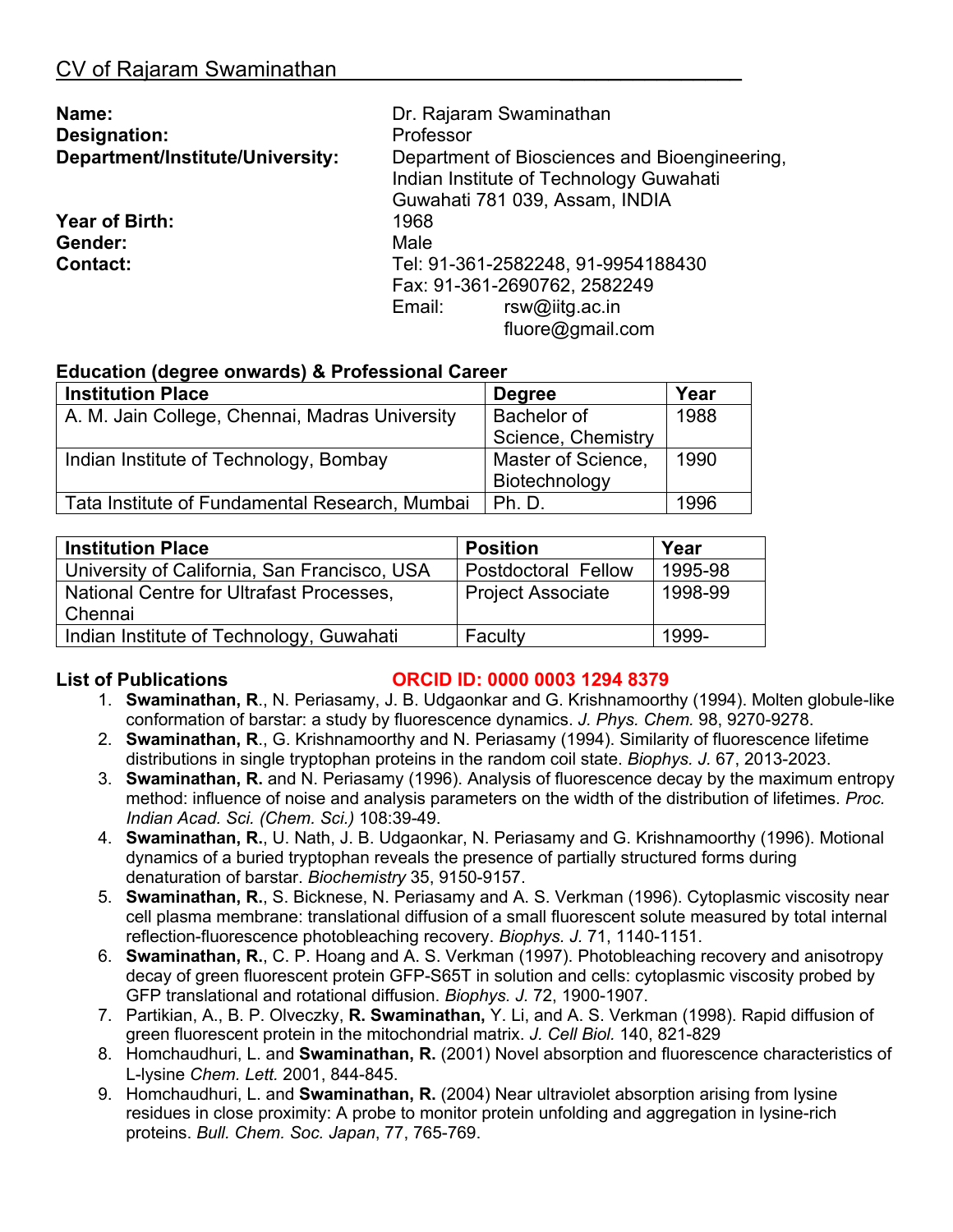- 10. Homchaudhuri, L., Kumar, S. and **R. Swaminathan** (2006). Slow aggregation of lysozyme in alkaline pH monitored in real time employing the fluorescence anisotropy of covalently labelled dansyl probe., *FEBS Lett.*, 580, 2097-2101.
- 11. Homchaudhuri, L., Sarma, N. and **R. Swaminathan** (2006). Effect of crowding by dextrans and Ficolls on the rate of alkaline phosphatase-catalysed hydrolysis: A size dependent investigation, *Biopolymers*, 83, 477-486.
- 12. Kumar, S. and **R. Swaminathan** (2007) Employing the fluorescence anisotropy and quenching kinetics of tryptophan to hunt for residual structures in denatured proteins. *J. Chem. Sci.*, 119, 141- 145.
- 13. Agrawal, M., S. B. Santra, Rajat Anand and **R. Swaminathan** (2008) Effect of macromolecular crowding on the rate of diffusion-limited enzymatic reaction, *Pramana-J. Phys.* 71, 359-368.
- 14. Kumar, S., Atul K. Singh, G. Krishnamoorthy and **R. Swaminathan** (2008) Thioflavin T displays enhanced fluorescence selectively inside anionic micelles and mammalian cells, *J. Fluoresc.* 18, 1199- 1205.
- 15. Kumar, S., Vijay K. Ravi and **R. Swaminathan** (2008) How do surfactants and DTT affect the size, dynamics, activity and growth of soluble lysozyme aggregates? *Biochem. J.* 415, 275-288.
- 16. Dash, N., F. A. S. Chipem, **R. Swaminathan,** and G. Krishnamoorthy (2008) Hydrogen bond induced twisted intramolecular charge transfer in 2-(4'-N,N-dimethylaminophenyl)imidazo [4,5-b]pyridine, Chem. Phys. Lett. 460, 119-124.
- 17. Kumar, S., Vijay K. Ravi and **R. Swaminathan** (2009) Suppression of lysozyme aggregation at alkaline pH by tri-N-acetylchitotriose. *Biochim. Biophys. Acta* 1794, 913-920.
- 18. Kumar, M. V. S. and **R. Swaminathan** (2010) A novel approach to segregate and identify functional loop regions in protein structures using their Ramachandran maps. *Proteins* 78, 900-916.
- 19. **Swaminathan, R.**, V. K. Ravi, S. Kumar, M. V. S. Kumar and N. Chandra (2011) Lysozyme: A model protein for amyloid research. *In Adv. Protein Chem. Struct. Biol.* Vol. 84 R. M. Donev (editor), Academic Press, 2011, pp. 63-111. **ISBN: 978-0-12-386483-3 (book chapter)**
- 20. Prasad, S. and **R. Swaminathan** (2013) Measuring the diffusion of fluorescent dye or protein inside living cells. *Curr. Sci.* 105, 1549-1561.
- 21. Ravi, V. K., T. Swain, N. Chandra and **R. Swaminathan** (2014) On the characterization of intermediates in the isodesmic aggregation pathway of hen lysozyme at alkaline pH. *PLoS ONE* 9(1): e87256 doi 10.1371/journal.pone.0087256
- 22. Ravi, V. K., M. Goel, H. C. Kotamarthi, S. R. K. Ainavarapu and **R. Swaminathan** (2014) Preventing Disulfide Bond Formation Weakens Non-covalent Forces Among Lysozyme Aggregates. *PLoS One* 9(2): e87012 doi 10.1371/journal.pone.0087012
- 23. Iyer, A., A. Chandra and **R. Swaminathan** (2014) Hydrolytic enzymes conjugated to quantum dots mostly retain whole catalytic activity. *Biochim. Biophys. Acta* 1840, 2935–2943
- 24. Thokchom, A. K., **R. Swaminathan** and A. Singh (2014) Fluid Flow and Particle Dynamics Inside an Evaporating Droplet Containing Live Bacteria Displaying Chemotaxis. *Langmuir* 30,12144-12153
- 25. Somaiah C, A. Kumar, D. Mawrie, A. Sharma, S. D. Patil, J. Bhattacharyya, **R. Swaminathan**, B. G. Jaganathan (2015) Collagen Promotes Higher Adhesion, Survival and Proliferation of Mesenchymal Stem Cells. PLoS ONE 10(12): e0145068. doi:10.1371/journal.pone.0145068
- **26.** Chhabra G, N. Chandra, **R. Swaminathan** (2017) Osmolytes: Key players in regulating protein aggregation in *Cellular Osmolytes: From Chaperoning Protein Folding to Clinical Perspectives*, L. Rajendrakumar Singh and T. A. Das (eds.), pp97—119 Springer Singapore 2017. eBook ISBN 978- 981-10-3707-8**;** Hardcover ISBN 978-981-10-3706-1 (book chapter)
- 27. Prasad, S., I. Mandal, S. Singh, A. Paul, B. Mandal, R. Venkatramani, **R. Swaminathan** (2017) Near UV-Visible electronic absorption originating from charged amino acids in a monomeric protein. Chem. Sci., 8, 5416—5433
- 28. Ansari, Mohd. Z., A. Kumar, D. Ahari, A. Priyadarshi, L. Padmavathi, R. Bhandari, **R. Swaminathan** (2018) Protein charge transfer absorption spectra: An intrinsic probe to monitor structural and oligomeric transitions in proteins. Faraday Discuss., 207, 91—113. DOI: 10.1039/C7FD00194K
- 29. Anand, R., Agrawal, M., Mattaparthi, V. K. S., **Swaminathan, R.**, Santra, S. B. (2019) Consequences of heterogeneous crowding on an enzymatic reaction: A residence time Monte Carlo approach. ACS Omega, 4, 727—736.